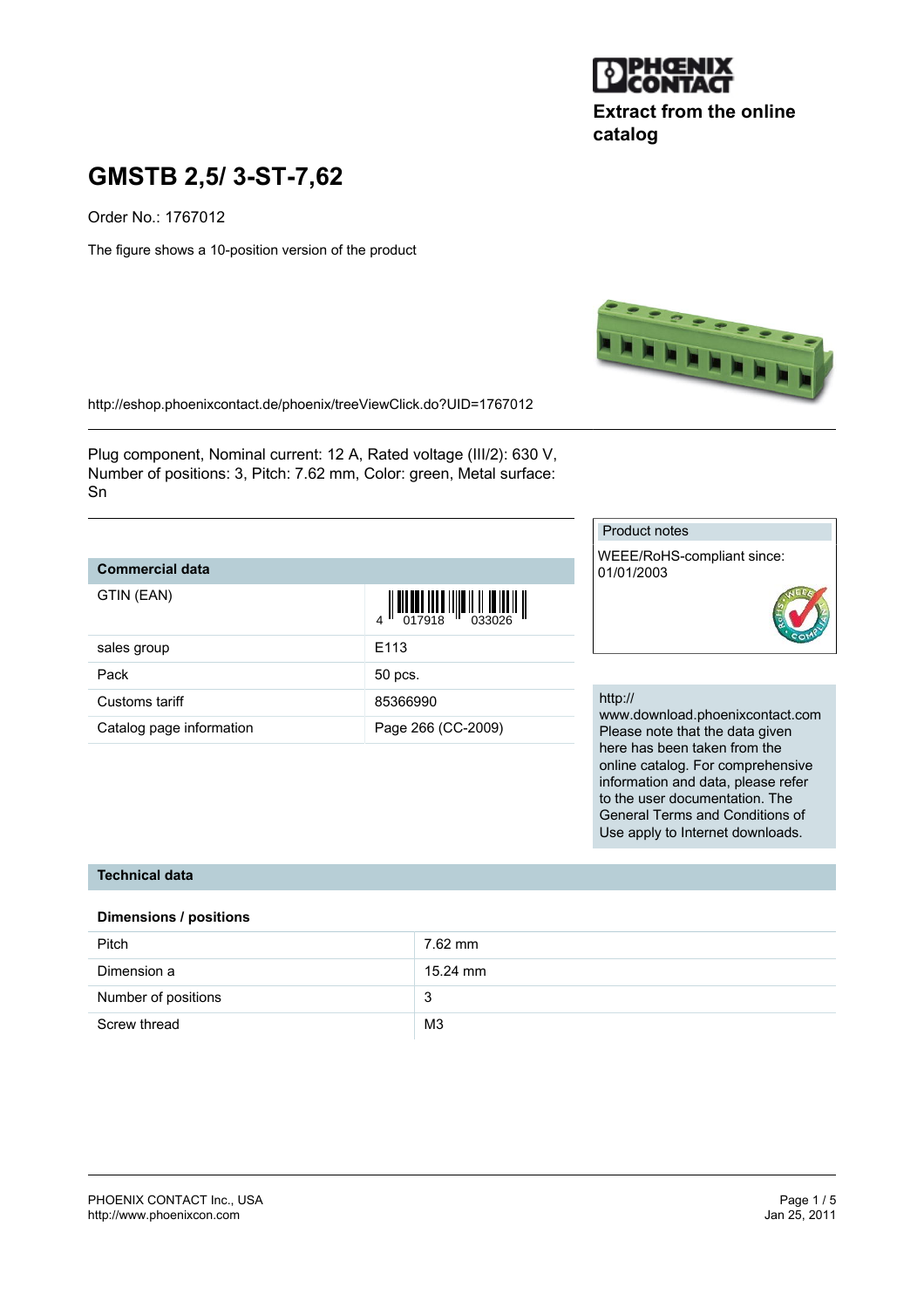| Tightening torque, min              | $0.5$ Nm              |
|-------------------------------------|-----------------------|
| Tightening torque max               | 0.6 Nm                |
|                                     |                       |
| <b>Technical data</b>               |                       |
| Range of articles                   | <b>GMSTB 2,5/-ST</b>  |
| Insulating material group           | L                     |
| Rated surge voltage (III/3)         | 6 kV                  |
| Rated surge voltage (III/2)         | 6 kV                  |
| Rated surge voltage (II/2)          | 6 kV                  |
| Rated voltage (III/2)               | 630 V                 |
| Rated voltage (II/2)                | 1000 V                |
| Connection in acc. with standard    | EN-VDE                |
| Nominal current I <sub>N</sub>      | 12 A                  |
| Nominal voltage U <sub>N</sub>      | 400 V                 |
| Nominal cross section               | $2.5$ mm <sup>2</sup> |
| Maximum load current                | 12A                   |
| Insulating material                 | PA                    |
| Inflammability class acc. to UL 94  | V <sub>2</sub>        |
| Internal cylindrical gage           | A <sub>3</sub>        |
| Stripping length                    | 7 mm                  |
| Nominal voltage, UL/CUL Use Group B | 250 V                 |
| Nominal current, UL/CUL Use Group B | 12 A                  |
| Nominal voltage, UL/CUL Use Group D | 300 V                 |
| Nominal current, UL/CUL Use Group D | 10 A                  |

## **Connection data**

| Conductor cross section solid min.                                            | $0.2$ mm <sup>2</sup>  |
|-------------------------------------------------------------------------------|------------------------|
| Conductor cross section solid max.                                            | $2.5$ mm <sup>2</sup>  |
| Conductor cross section stranded min.                                         | $0.2$ mm <sup>2</sup>  |
| Conductor cross section stranded max.                                         | $2.5$ mm <sup>2</sup>  |
| Conductor cross section stranded, with ferrule<br>without plastic sleeve min. | $0.25$ mm <sup>2</sup> |
| Conductor cross section stranded, with ferrule<br>without plastic sleeve max. | $2.5$ mm <sup>2</sup>  |
| Conductor cross section stranded, with ferrule<br>with plastic sleeve min.    | $0.25$ mm <sup>2</sup> |
| Conductor cross section stranded, with ferrule<br>with plastic sleeve max.    | $2.5$ mm <sup>2</sup>  |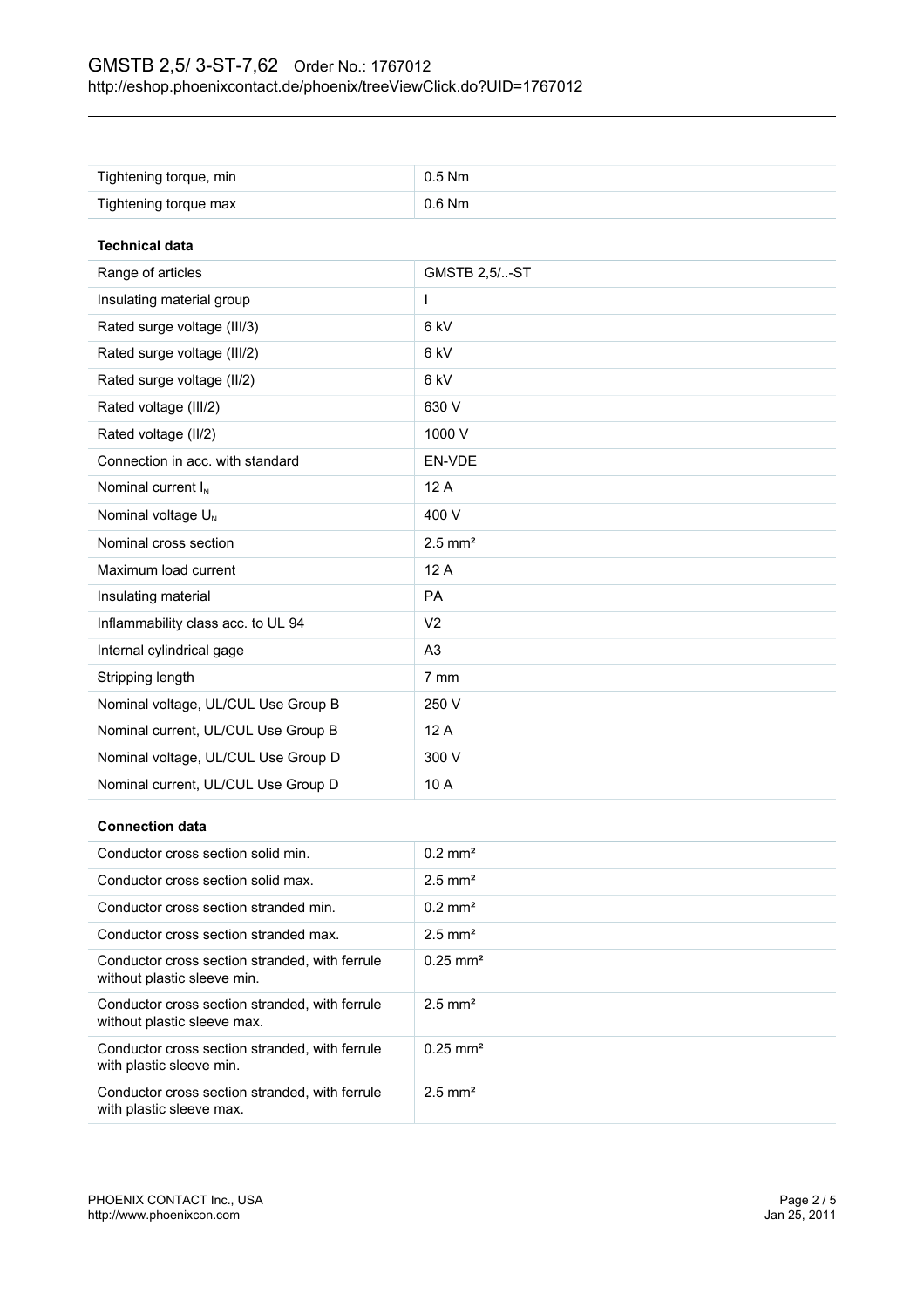| Conductor cross section AWG/kcmil min.                                                     | 24                    |
|--------------------------------------------------------------------------------------------|-----------------------|
| Conductor cross section AWG/kcmil max                                                      | 12                    |
| 2 conductors with same cross section, solid min.                                           | $0.2 \text{ mm}^2$    |
| 2 conductors with same cross section, solid max.                                           | 1 mm <sup>2</sup>     |
| 2 conductors with same cross section, stranded<br>min.                                     | $0.2$ mm <sup>2</sup> |
| 2 conductors with same cross section, stranded<br>max.                                     | $1.5$ mm <sup>2</sup> |
| 2 conductors with same cross section, stranded,<br>ferrules without plastic sleeve, min.   | $0.25 \text{ mm}^2$   |
| 2 conductors with same cross section, stranded,<br>ferrules without plastic sleeve, max.   | $1 \text{ mm}^2$      |
| 2 conductors with same cross section, stranded,<br>TWIN ferrules with plastic sleeve, min. | $0.5$ mm <sup>2</sup> |
| 2 conductors with same cross section, stranded,<br>TWIN ferrules with plastic sleeve, max. | 1 mm <sup>2</sup>     |
| Minimum AWG according to UL/CUL                                                            | 30                    |
| Maximum AWG according to UL/CUL                                                            | 12                    |
|                                                                                            |                       |

## **Certificates / Approvals**



Certification CB, CSA, CUL, GOST, UL, VDE-PZI

| <b>Accessories</b> |                          |                                                                                                                                                                               |
|--------------------|--------------------------|-------------------------------------------------------------------------------------------------------------------------------------------------------------------------------|
| <b>Item</b>        | Designation              | Description                                                                                                                                                                   |
| General            |                          |                                                                                                                                                                               |
| 1803882            | <b>KGG-MSTB 2.5/4</b>    | Cable housing, Pitch: 0 mm, Number of positions: 4, Dimension a:<br>20 mm, Color: green                                                                                       |
| <b>Marking</b>     |                          |                                                                                                                                                                               |
| 1051993            | <b>B-STIFT</b>           | Marker pen, for manual labeling of unprinted Zack strips, smear-<br>proof and waterproof, line thickness 0.5 mm                                                               |
| 0804549            | SK 7,62/3,8:FORTL.ZAHLEN | Marker card, printed horizontally, self-adhesive, 10-section marker<br>strip, 12 identical decades marked 1-10, 11-20 etc. up to 91-99.<br>sufficient for 120 terminal blocks |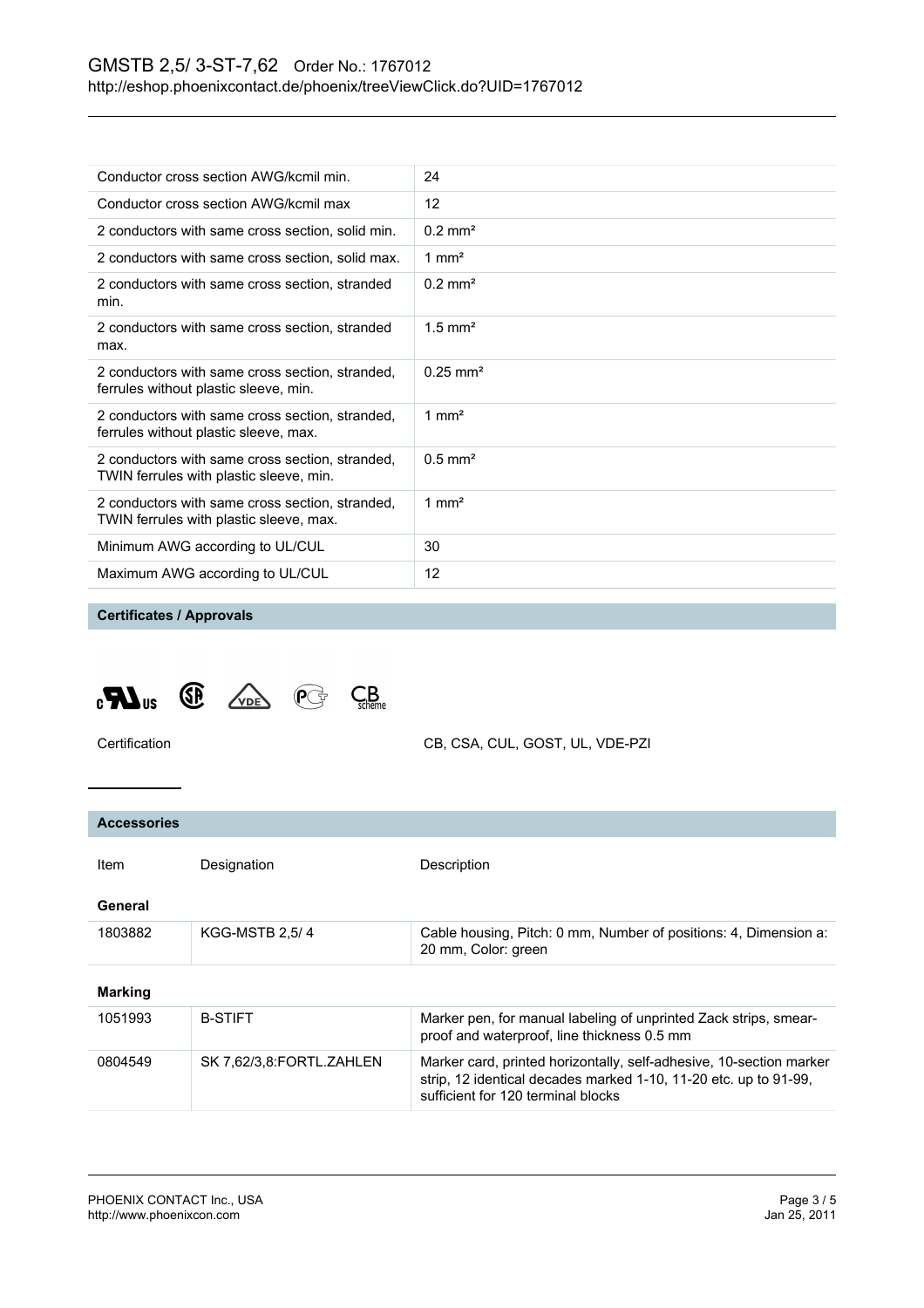| 0805153                    | SK 7,62/3,8:SO       | Marker card, special printing, self-adhesive, labeled acc. to<br>customer requirements, 12 identical marker strips per card, max.<br>25-position labeling per strip, color: white |
|----------------------------|----------------------|-----------------------------------------------------------------------------------------------------------------------------------------------------------------------------------|
| <b>Plug/Adapter</b>        |                      |                                                                                                                                                                                   |
| 1734634                    | <b>CP-MSTB</b>       | Keying profile, is inserted into the slot on the plug or inverted<br>header, red insulating material                                                                              |
| <b>Tools</b>               |                      |                                                                                                                                                                                   |
| 1205053                    | SZS 0,6X3,5          | Actuation tool, for ST terminal blocks, insulated, also suitable<br>for use as a bladed screwdriver, size: 0.6 x 3.5 x 100 mm, 2-<br>component grip, with non-slip grip           |
| <b>Additional products</b> |                      |                                                                                                                                                                                   |
| Item                       | Designation          | Description                                                                                                                                                                       |
| General                    |                      |                                                                                                                                                                                   |
| 1828812                    | GIC 2.5/3-ST-7.62    | Plug component, Nominal current: 12 A, Rated voltage (III/2): 630<br>V, Number of positions: 3, Pitch: 7.62 mm, Color: green, Metal<br>surface: Sn                                |
| 1766136                    | GMSTB 2,5/3-G-7,62   | Header, Nominal current: 12 A, Rated voltage (III/2): 630 V,<br>Number of positions: 3, Pitch: 7.62 mm, Color: green, Metal<br>surface: Sn, Assembly: Soldering                   |
| 1766246                    | GMSTBA 2,5/3-G-7,62  | Header, Nominal current: 12 A, Rated voltage (III/2): 630 V,<br>Number of positions: 3, Pitch: 7.62 mm, Color: green, Metal<br>surface: Sn, Assembly: Soldering                   |
| 1766576                    | GMSTBV 2,5/3-G-7,62  | Header, Nominal current: 12 A, Rated voltage (III/2): 630 V,<br>Number of positions: 3, Pitch: 7.62 mm, Color: green, Metal<br>surface: Sn, Assembly: Soldering                   |
| 1766783                    | GMSTBVA 2,5/3-G-7,62 | Header, Nominal current: 12 A, Rated voltage (III/2): 630 V,<br>Number of positions: 3, Pitch: 7.62 mm, Color: green, Metal<br>surface: Sn, Assembly: Soldering                   |

## **Diagrams/Drawings**

#### Dimensioned drawing